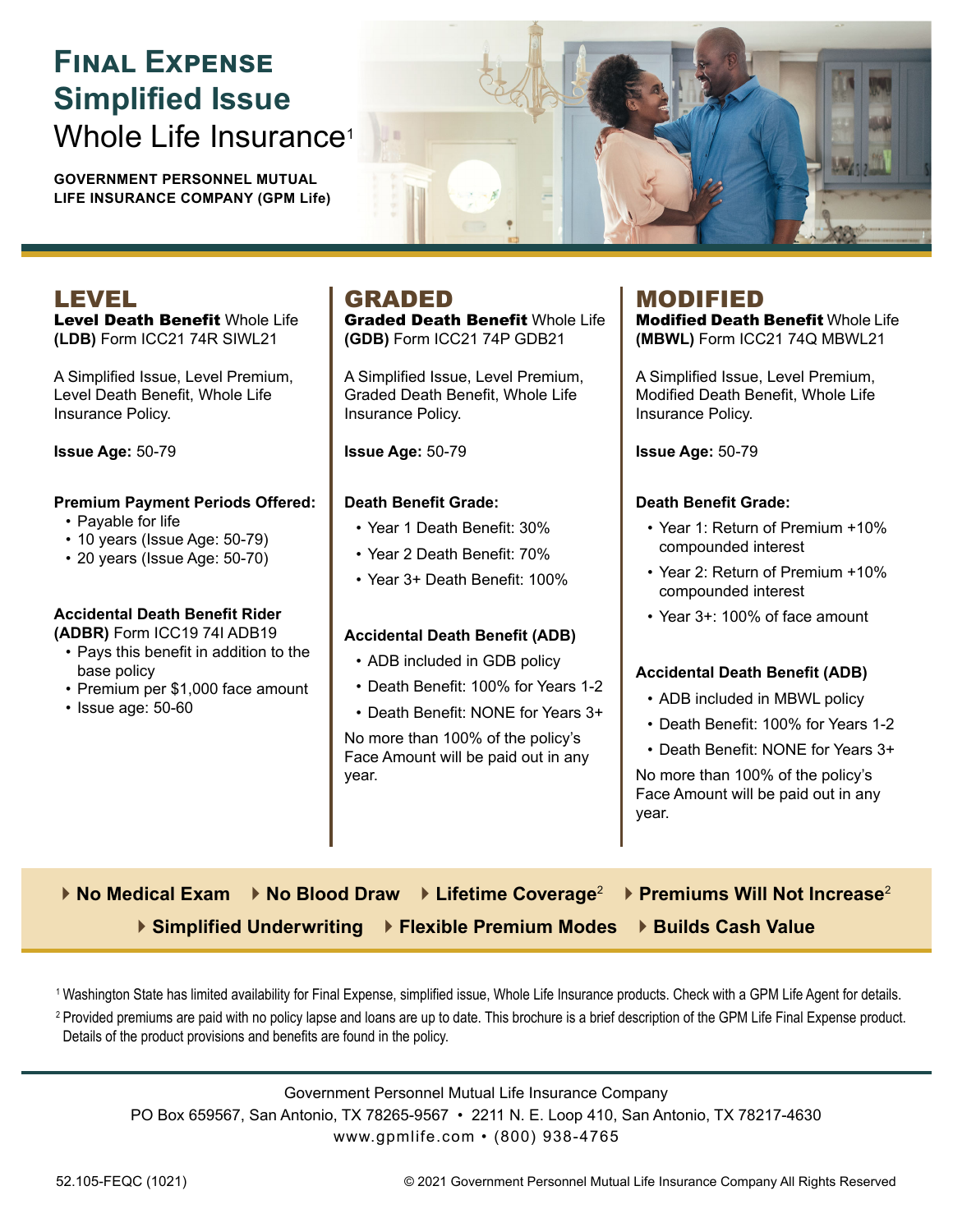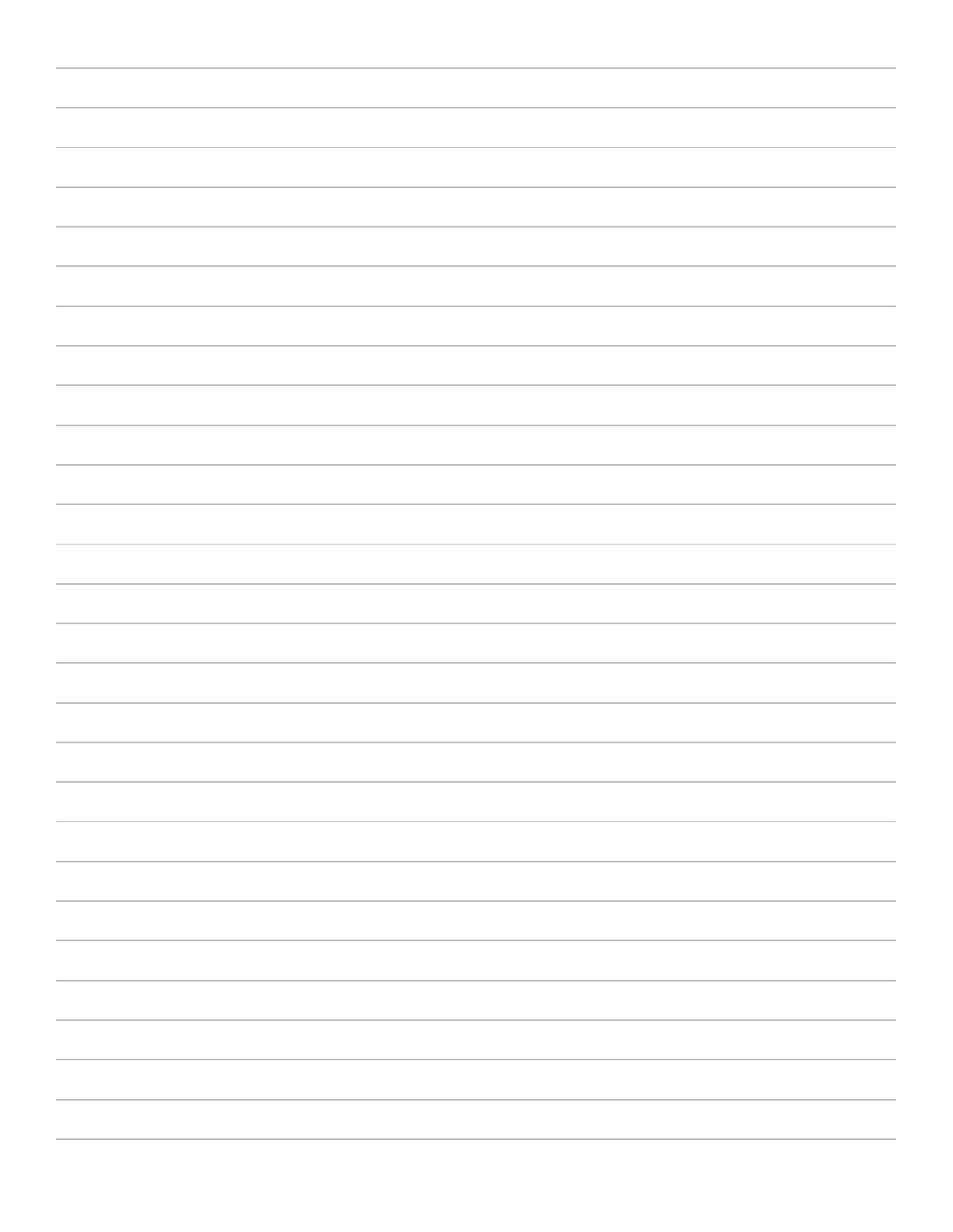## **BUILD THE POLICY** – Best Suited To Your Individual Needs And Budget<sup>1</sup>

| Prepared For:                     |                                                                                                                                                                                                                                                                                                                    |                         |  |             |               |
|-----------------------------------|--------------------------------------------------------------------------------------------------------------------------------------------------------------------------------------------------------------------------------------------------------------------------------------------------------------------|-------------------------|--|-------------|---------------|
| Age Last Birthday: ______________ |                                                                                                                                                                                                                                                                                                                    | □ Non-Tobacco □ Tobacco |  | $\Box$ Male | $\Box$ Female |
| $\Box$                            | <b>LEVEL</b> (LDB) form series: ICC21 74R SIWL21<br>A Simplified Issue, Level Premium, Level Death Benefit, Whole Life Insurance Policy.<br>$\Box$ 10 Pay (Issue ages 50-79) $\Box$ 20 Pay (Issue ages 50-70)<br>$\Box$ Lifetime Pay (Issue ages 50-79)<br>$\Box$ NO<br>ADBR - Accidental Death Benefit Rider JYES |                         |  |             |               |
| $\Box$                            | <b>GRADED</b> (GDB) form series: ICC21 74P GDB21<br>A Simplified Issue, Level Premium, Graded Death Benefit, Whole Life Insurance Policy. Issue Age: 50-79                                                                                                                                                         |                         |  |             |               |

**MODIFIED** (MBWL) form series: ICC21 74Q MBWL21 A Simplified Issue, Level Premium, Modified Death Benefit, Whole Life Insurance Policy. Issue Age: 50-79

| <b>PERSONALIZED OPTIONS</b>                                                                         | <b>Face Amount</b>           | <b>Monthly Premium</b> |
|-----------------------------------------------------------------------------------------------------|------------------------------|------------------------|
| Your GPM Life Agent will help you customize a<br>Final Expense Life Insurance Policy that fits your | \$                           | \$                     |
| budget and insurance needs.                                                                         | \$                           |                        |
| ADBR <sup>1,2</sup> - Included in Monthly Premium $\Box$ YES $\Box$ NO                              | \$                           |                        |
|                                                                                                     | \$                           |                        |
|                                                                                                     | <b>Total Monthly Premium</b> |                        |



- The Average US Funeral Cost is more than \$7,400.3
- Benefits are paid directly to your beneficiary.
- Final Expense Life Insurance can be tailored to fit your budget.
- Whole Life Insurance provides Guaranteed Level Premiums and Cash Value Accumulation.4
- Final Expense life insurance is designed to help ease the financial burdens of funeral costs, medical bills or credit card debt.

Presented By:

Final Expense, Simplified Issue, Whole Life Insurance issued by **GOVERNMENT PERSONNEL MUTUAL LIFE INSURANCE COMPANY (GPM Life)**. All policy and rider forms and numbers may vary.

<sup>&</sup>lt;sup>1</sup> Subject to medical information

<sup>&</sup>lt;sup>2</sup> Level Death Benefit (LDB) Lifetime Pay only, subject to answers to health questions

<sup>3</sup> Source: National Funeral Directors Association 2019 funeral costs

<sup>4</sup> Provided premiums are paid with no policy lapse and loans are up to date. This brochure is a brief description of the GPM Life Final Expense Product. Details of the product provisions and benefits are found in the Policy.